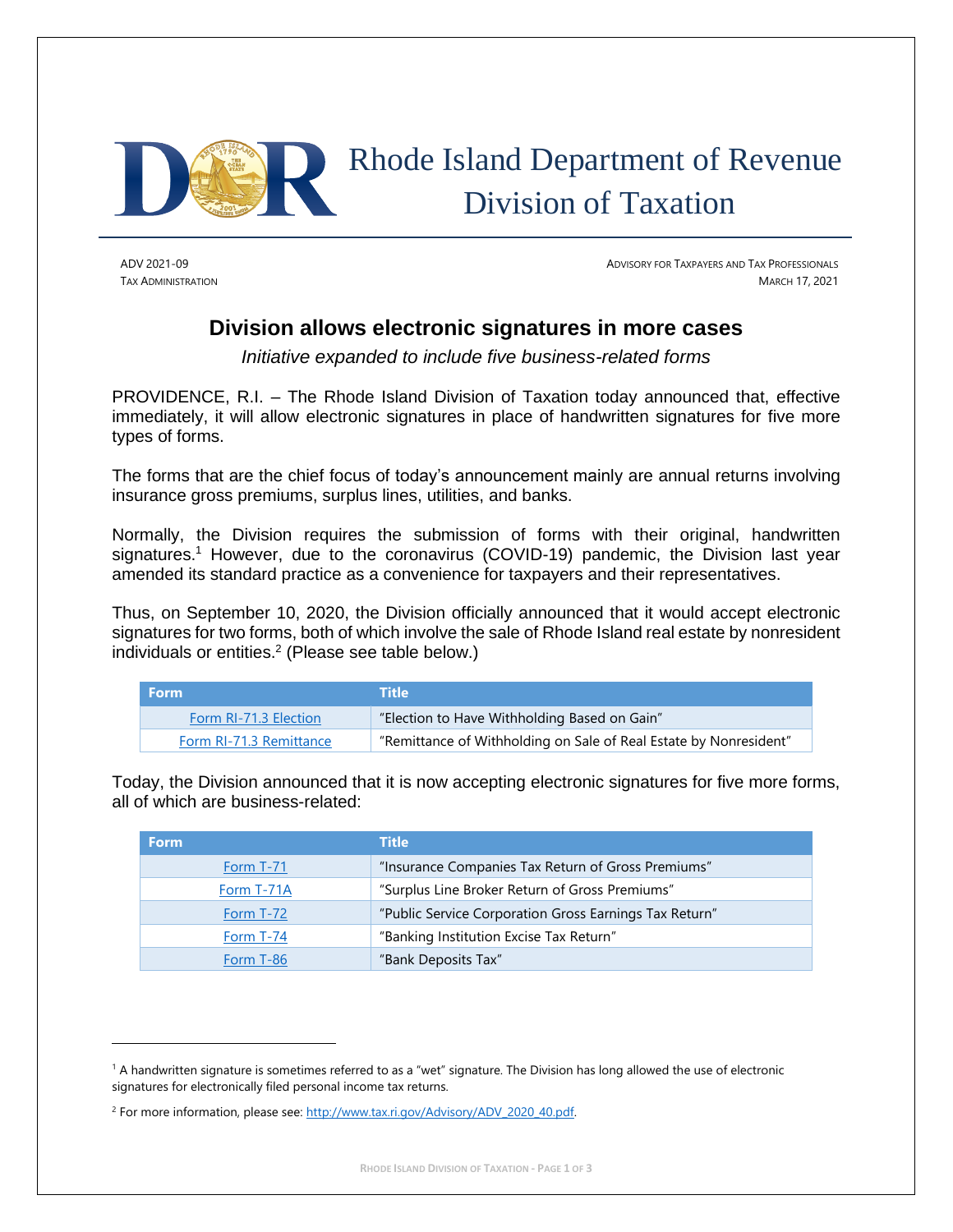The links in the two tables on the previous page are to forms that contain a built-in option for electronic signatures. Just download the applicable form, reopen it, and follow the instructions.<sup>3</sup>

Rather than use the applicable form's built-in e-signature feature, taxpayers may elect instead to use certain other electronic signature options. Alternatively, taxpayers may use what is sometimes referred to as a "facsimile signature". (In general, a facsimile signature means a signature that is copied or scanned from a document that bears an authorized original signature.)

In general, an electronic signature is a way to get approval on electronic documents. Acceptable electronic signature methods include:

- A typed name that is typed on a signature block;
- A scanned or digitized image of a handwritten signature that is attached to an electronic record;
- A handwritten signature input onto an electronic signature pad;
- **A handwritten signature, mark, or command input on a display screen with a stylus device; or**
- A signature created by a third-party software.

"We realize that many taxpayers and their representatives continue to face challenges amid the pandemic, and we want to be as accommodating as possible given the circumstances," said Rhode Island Tax Administrator Neena Savage. "We are also trying to limit the number of inperson visits to our office in order to prevent the spread of the virus," she said.

#### **Authentication**

If you, as a tax preparer, use the electronic signature option for a new client, you must first authenticate the client's identity. You must authenticate a taxpayer's identity when that taxpayer electronically signs the form in a remote transaction (i.e., not in person) and you do not have a personal or business relationship with that taxpayer. This means that you must ensure that the taxpayers are who they say they are.

Whether the taxpayer signs in a remote transaction or in an in-person transaction, you should routinely authenticate the taxpayer's identity as a best practice. For business entity taxpayers, you also should confirm that the individual signing the form on behalf of the business entity taxpayer has this authority.

To authenticate a business entity taxpayer's identity for remote transactions, take these steps:

- $\checkmark$  Confirm that the individual who is signing the form has authority to sign on behalf of the business entity taxpayer. To determine who has this authority, refer to the signature instructions for the form you are using;
- $\checkmark$  Inspect a valid government-issued photo identification (ID) of the individual authorized to sign on behalf of the business entity taxpayer and compare the photo to that individual via a self-taken picture of the individual or video conferencing;
- $\checkmark$  Record the name, federal employer identification number (EIN), and address of the business entity taxpayer; and

<sup>&</sup>lt;sup>3</sup> In some cases, certain computer software programs may be needed to take full advantage of the built-in option.